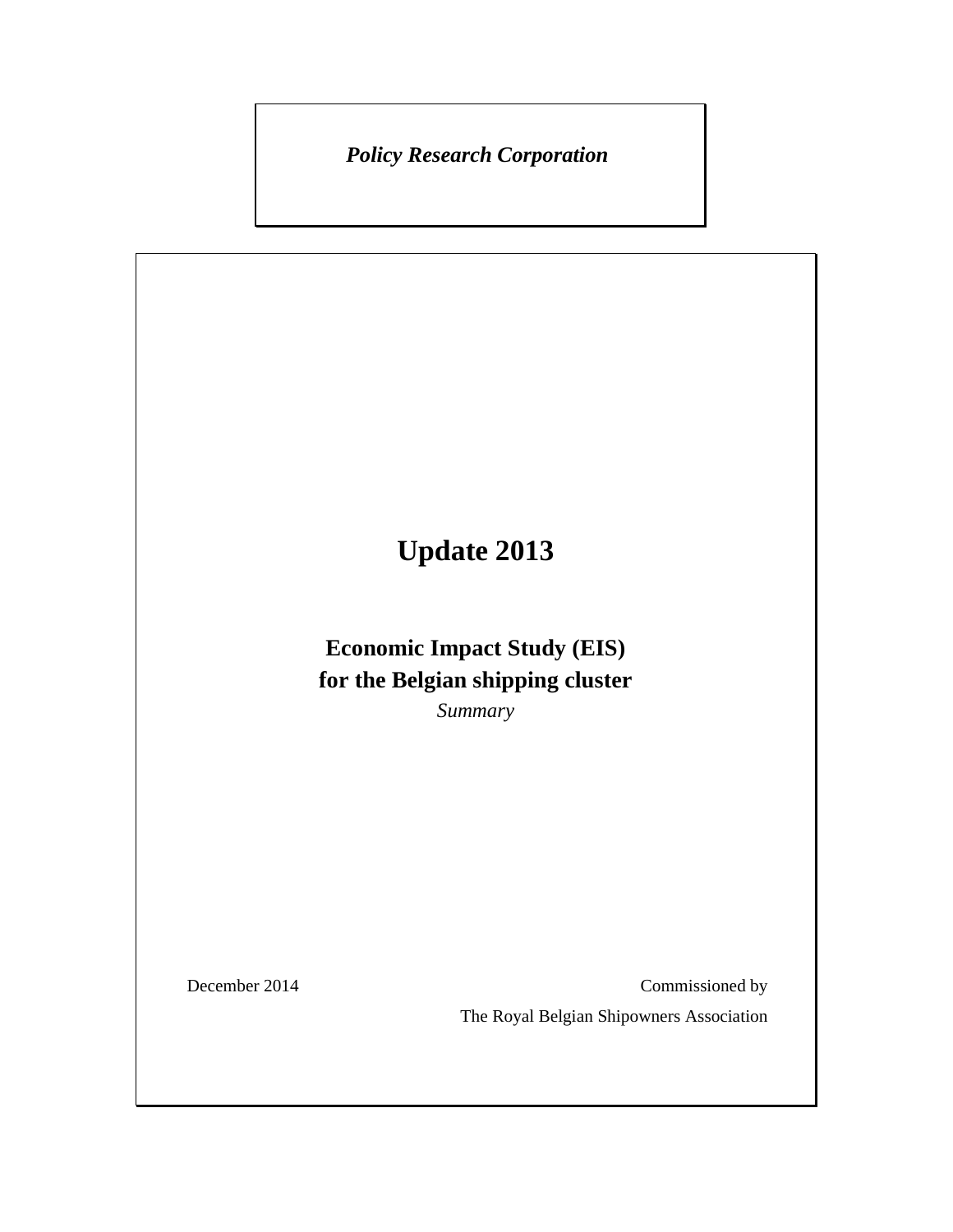*Policy Research Corporation Nederland B.V.* Copyright 2014

> Parklaan 40 3016 BC Rotterdam (The Netherlands) tel: +31 10 436 03 64 fax: +31 10 436 14 16 e-mail : info@policyresearch.nl website : www.policyresearch.nl

This summary, subject to copyright legislation, is intended for internal use by the addressee. Any use by third parties of this report, in full or in part, requires prior written consent from the Royal Belgian Shipowners' Association.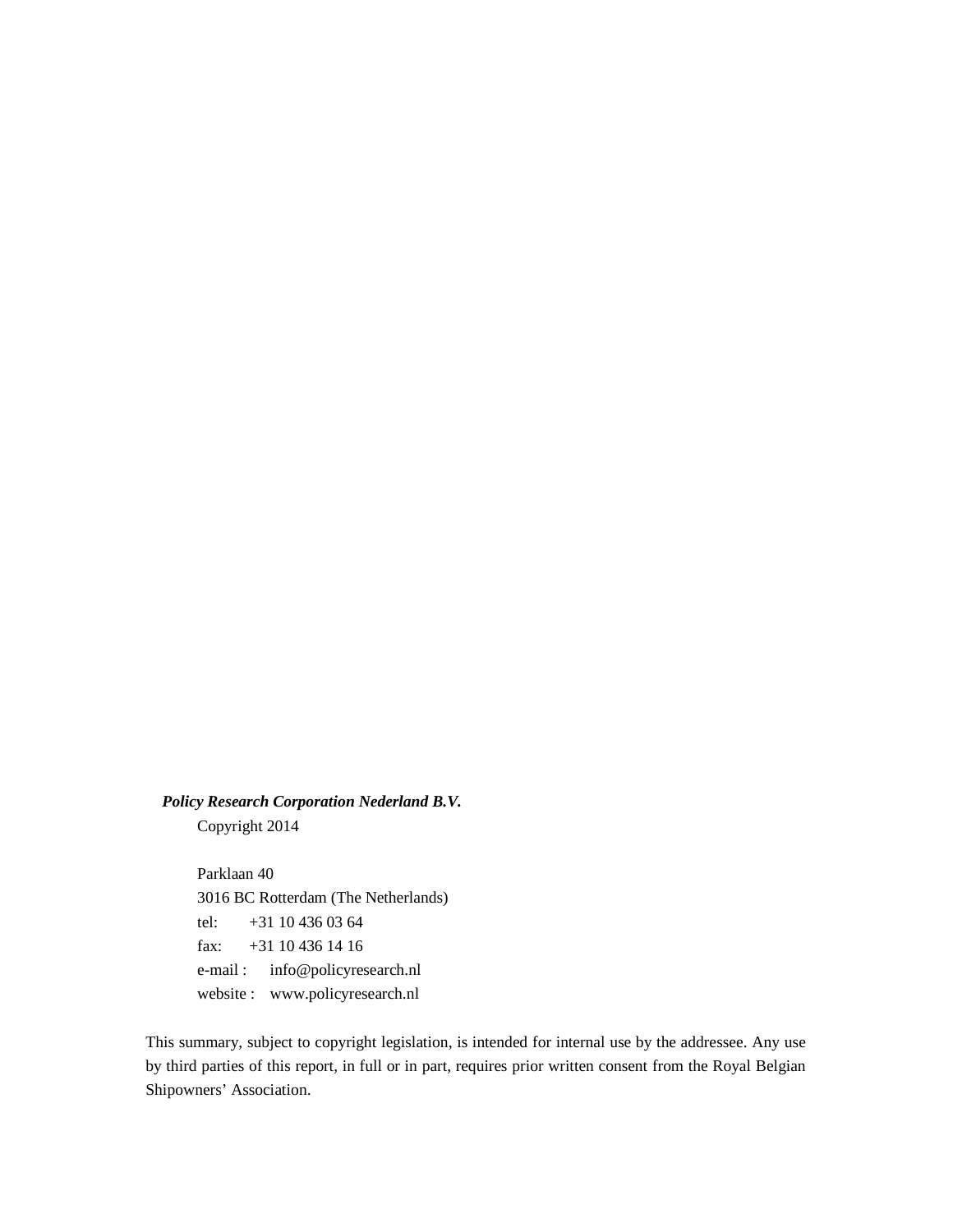For the Royal Belgian Shipowners Association (RBSA) *Policy Research* created an update of the key figures of the Belgian shipping cluster for the year 2013. This note summarises the main findings of the study<sup>1</sup>. For a more comprehensive understanding of the results, reference is made to the underlying report.

#### *a/ Development Belgian controlled fleet*

The Belgian Program Act of August 2002 laid the foundation for the introduction of a tonnage tax system for maritime transport. It took until June 2004 before agreement on the totality of the measures was received from the European Commission.<sup>2</sup> On December 31, 2004 the amended Act was published (Article 321 to Article 331) in the Belgian Official Gazette. Especially from the second half of 2004, the use of the tonnage tax system accelerated and many ships were brought under the Belgian flag. This concerned ships that flew another flag before as well as new ships that were given a Belgian flag. The figure below visualises the strong development of the **Belgian controlled fleet<sup>3</sup>** from 2004 onwards in  $DWT<sup>4</sup>$  (as of January 1<sup>st</sup> each year).



-

<sup>1</sup> Previous actualisation studies have been carried out for the years 2010, 2007 and 2004. These were drafted in line with the methodology used for the base study in which 2001 was analysed).

<sup>2</sup> In June 2009 new and detailed guidelines were drafted in addition to the 2004 guidelines. These specified that, in principle, crew and technical management were also qualified to make use of the tonnage tax.

<sup>3</sup> Belgian controlled fleet: the fleet of Belgian ship owners, consisting of ships with Belgian flag and other foreign flags. 4

DWT = Deadweight tonnage. This is a measure for determining the mass a ship can transport. The figure is based on data from the yearly 'Review of Maritime Transport' reports of UNCTAD, Clarkson Research and own calculations.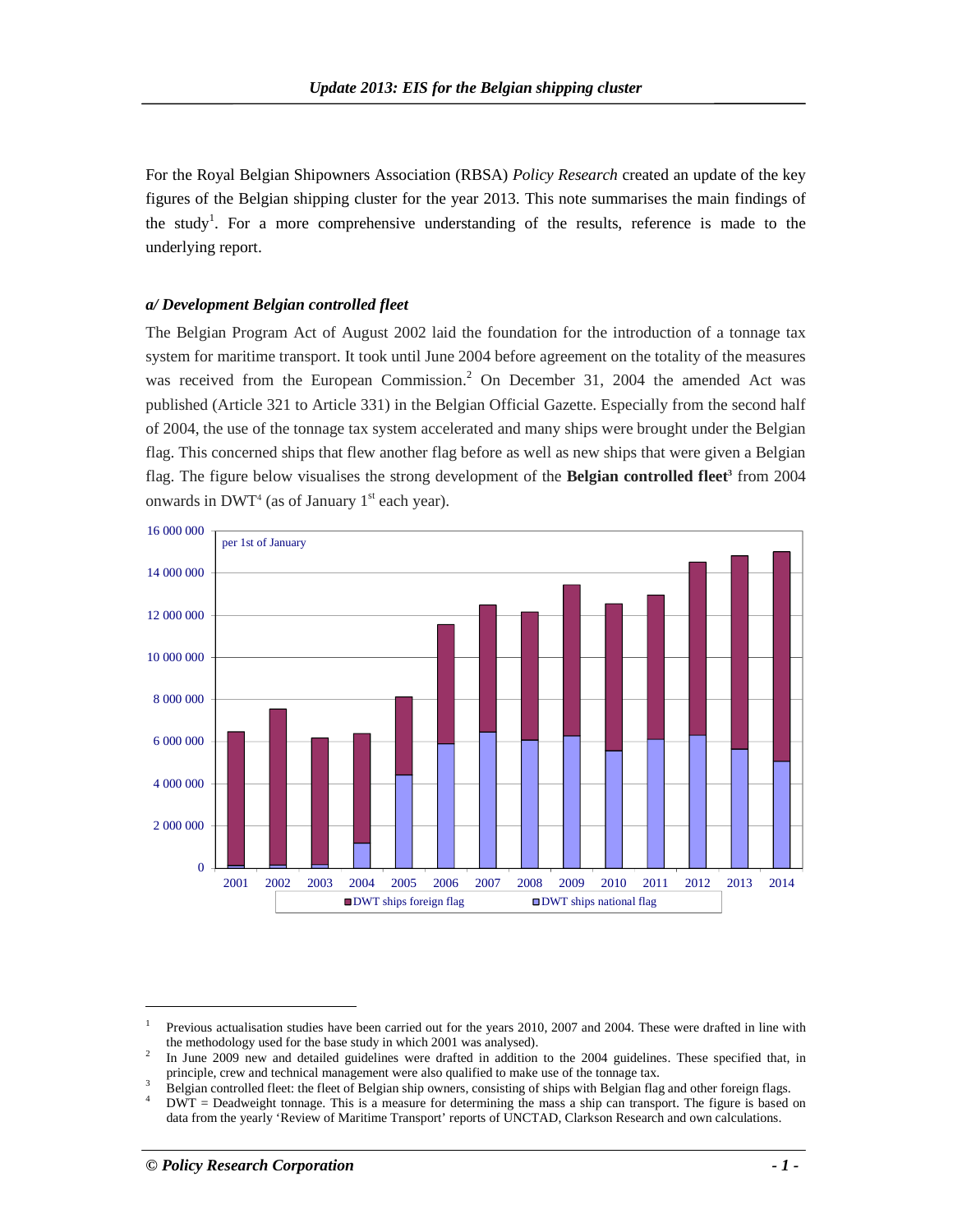Since the introduction of the tonnage tax policy in mid-2004, the Belgian flag experienced an unprecedented growth. The extent of the Belgian-controlled fleet with Belgian flag grew from roughly 0.2 million DWT in the first years of the new millennium to 1.2 million DWT at the end of 2004 and to about 5 million DWT per January 2014. In the same period, the Belgian controlled fleet grew from more than 6 million DWT to about 15 million DWT. Primarily thanks to the purchase of fifteen VLCC's in 2014 by a Belgian ship-owner, the size of the controlled fleet is significantly larger per 2015 (around 19-20 million DWT); the size of the controlled fleet with Belgian flag grows to around 7 million DWT.

The current Belgian maritime policy ensures a sustainable presence of the shipping cluster in Belgium and made the Belgian flag competitive compared to other important flags in Europe. It is also noteworthy that the adjusted policy framework led to new dynamics in education, resulting in an increased influx of students at the Maritime Academy. The Antwerp Maritime Academy currently counts over 650 students, which is more than twice as much as in 2001.

### *b/ Direct economic impact of shipping cluster*

In 2013 the direct value added of the shipping cluster (merchant shipping, towage and dredging) amounted to  $\epsilon$  2 298 million, coupled with employment for 8 710 people.

In the period 2010-2013, the production value of merchant shipping fell by 25% and the value added fell by 45%. Throughout the period 2010-2013 the merchant shipping sector was subject to the aftermath of the global financial and economic crisis, which resulted in a worldwide overcapacity of ships. This overcapacity was reinforced by the delivery of new vessels ordered before the crisis started. As a result, freight rates came under pressure. The persistence of high fuel prices also had an adverse effect on the performance of the merchant shipping sector. The towage sector on the contrary experienced growth during 2010-2013, as a result of the expansion of activities for the offshore industry.

In 2013 the merchant marine sector generated a direct value added of approximately € 362 million, or 16% of the direct value added by the shipping cluster.<sup>5</sup> The towage sector accounted for  $\epsilon$  67 million direct value added, or 3% of the total cluster.

In 2013, the merchant shipping sector provided employment for 3 260 people of which approximately 1 040 were Belgians. The towage sector provided employment to 650 people, of which the majority were Belgian. Of the 3 910 employees in the merchant shipping and towage sectors, more than 3 250 people were employed on board of ships and about 670 people were employed ashore.

-

<sup>5</sup> In 2010 this was  $\epsilon$  662 million or 35% of the direct value added of the shipping cluster.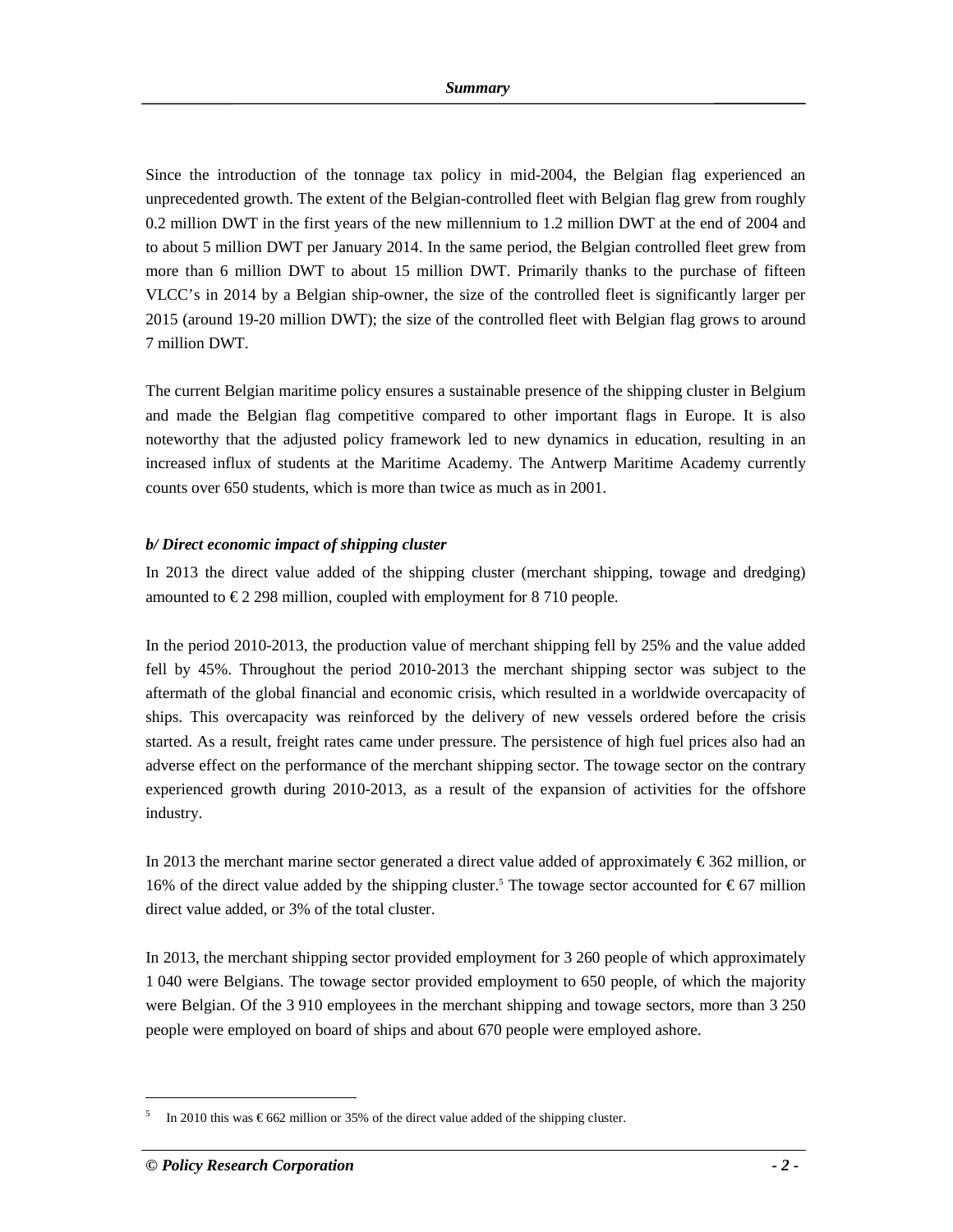During the period 2010-2013, the production value of the dredging sector<sup>6</sup> increased by 29% and the value added increased by 58%. Throughout the period the dredging sector grew steadily, which is the result of a number of (global) developments that continue to evolve. The increase in world trade and vessel size leads to a rising demand for additional capacity and efficiency of ports and access routes. An increasing world population and more prosperity lead to land reclamation in urban areas and at sea. Climate change and rising sea levels result worldwide in growing attention for coastal protection against flooding. The rising demand for energy, in the form of both offshore extractable fossil fuels and renewable energy sources, results in additional activities for the dredging sector. In recent years, the sector realised an especially strong growth in activities for the construction of offshore wind turbines. Hence, activities for offshore renewable energy (also including wave and tidal energy) are considered a growth market for the dredging sector.

In 2013 the dredging sector created more than  $\epsilon$  1 850 million value added directly. The marine engineering sector created employment directly for 4 800 people of which approximately 3 640 were Belgian. Of the 4 800 directly employed, an estimated 2 500 were employed ashore.

#### *c/ Indirect and total economic impact of the shipping cluster*

In 2013, the indirect value added of the shipping cluster amounted to  $\epsilon$  530 million, coupled with employment for 6 700 people.<sup>7</sup> Together with the direct economic impact, the total value added of the shipping cluster is  $\epsilon$  2 830 million - compared to approximately  $\epsilon$  2 350 million in 2010 - thereby providing employment to 15 400 people. Of the total value added about 80% is directly derived from the merchant shipping, towage and dredging companies.

#### *Conclusion*

-

In 2013 the Belgian shipping cluster realised approximately € 2 300 million in direct value added and created a further  $\epsilon$  530 million indirect value added. This generated employment for 15 400 people. Compared to 2010, the direct value added of the cluster (in current prices) increased by over 20% and direct employment increased with nearly 400 jobs.

The merchant shipping sector had to deal with low tariffs and high fuel costs; the direct value added dropped by 45% since 2010. The dredging sector on the other hand continued its growth, with a rise in direct value added of 58%. With a growth of 32% compared to 2010, the direct value added of the towage sector has also risen sharply.

<sup>6</sup> The dredging sector combines a wide range of activities, not only limited to dredging. For instance, the sector also carries out construction works for the offshore industry.

<sup>7</sup> The indirect effects concern the economic impact (in terms of value added and employment) generated through purchases by the shipping cluster in other sectors. Parties that benefit are for instance: fuel suppliers, maritime service suppliers, ports, legal services and insurance services, et cetera.